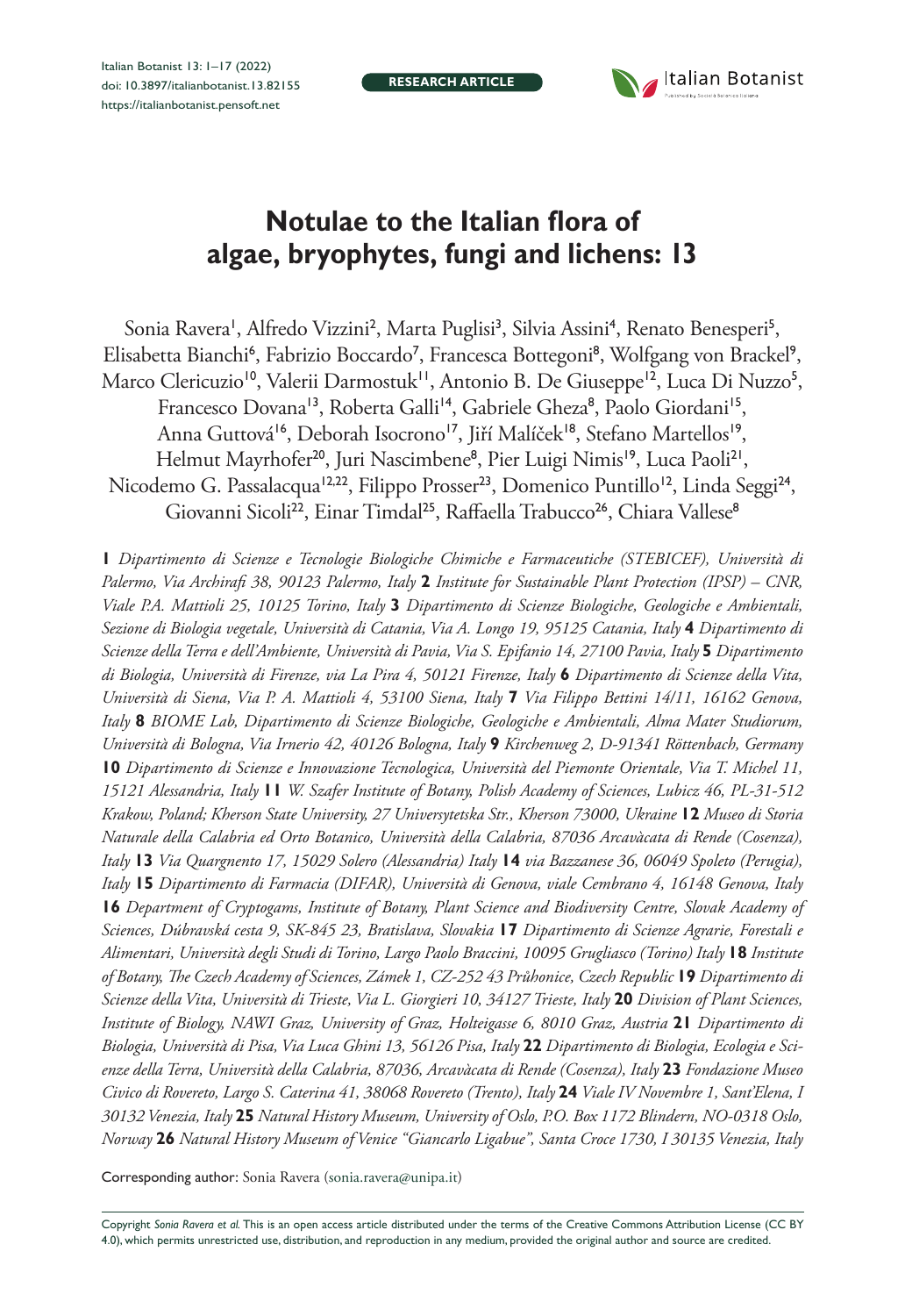Academic editor: Lorenzo Peruzzi | Received 11 February 2022 | Accepted 4 March 2022 | Published 22 March 2022

**Citation:** Ravera S, Vizzini A, Puglisi M, Assini S, Benesperi R, Bianchi E, Boccardo F, Bottegoni F, von Brackel W, Clericuzio M, Darmostuk V, De Giuseppe AB, Di Nuzzo L, Dovana F, Galli R, Gheza G, Giordani P, Guttová A, Isocrono D, Malíček J, Martellos S, Mayrhofer H, Nascimbene J, Nimis PL, Paoli L, Passalacqua NG, Prosser F, Puntillo D, Seggi L, Sicoli G, Timdal E, Trabucco R, Vallese C (2022) Notulae to the Italian flora of algae, bryophytes, fungi and lichens: 13. Italian Botanist 13: 1–17.<https://doi.org/10.3897/italianbotanist.13.82155>

#### **Abstract**

In this contribution, new data concerning bryophytes, fungi and lichens of the Italian flora are presented. It includes new records and confirmations for the bryophyte genera *Bryum*, *Cryphaea*, *Didymodon*, and *Grimmia*; the fungal genera *Bryostigma*, *Cercidospora*, *Conocybe*, *Cortinarius*, *Endococcus*, *Inocybe*, *Psathyrella*, and *Sphaerellothecium*; the lichen genera *Agonimia*, *Anisomeridium*, *Bilimbia*, *Diplotomma*, *Gyalecta*, *Huneckia*, *Lecidella*, *Lempholemma*, *Myriolecis*, *Nephroma*, *Pannaria*, *Pycnothelia*, *Pyrrhospora*, *Rinodina*, *Stereocaulon*, *Thalloidima*, *Trapelia*, *Usnea*, *Variospora*, and *Verrucaria*.

#### **Keywords**

Ascomycota, Basidiomycota, Bryidae

# **How to contribute**

The text of the records should be submitted electronically to: Cecilia Totti [\(c.totti@](mailto:c.totti@univpm.it) [univpm.it\)](mailto:c.totti@univpm.it) for algae, Marta Puglisi [\(mpuglisi@unict.it](mailto:mpuglisi@unict.it)) for bryophytes, Alfredo Vizzini ([alfredo.vizzini@unito.it](mailto:alfredo.vizzini@unito.it)) for fungi, Sonia Ravera [\(sonia.ravera@unipa.it\)](mailto:sonia.ravera@unipa.it) for lichens. Each text should be within 1,000 characters (spaces included).

# **Floristic records**

# BRYOPHYTES

## *Bryum violaceum* **Crundw. & Nyholm (Bryaceae)**

+ **TAA**: North of Torbole (Trento), near S. Luigi (UTM WGS84: 32T 646149.5083779) in an arable field, 72 m, 8 January 2022, *F. Prosser* (ROV No. BR05987). – Species new for the flora of Trentino-Alto Adige.

According to Aleffi et al. (2020), the only report for Italy of *B. violaceum* is for Vietri sul Mare in Campania (Preston and Blockeel 2006). It is a temperate species, quite common in various European countries (Hodgetts and Lockhart 2020) and probably under-recorded in Italy. It can be distinguished from other species of rhizoid tuberbearing species of *Bryum* by the combination of rhizoids with a purple violet colour and abundant small spherical, red to purple-red or orange rhizoidal tubers.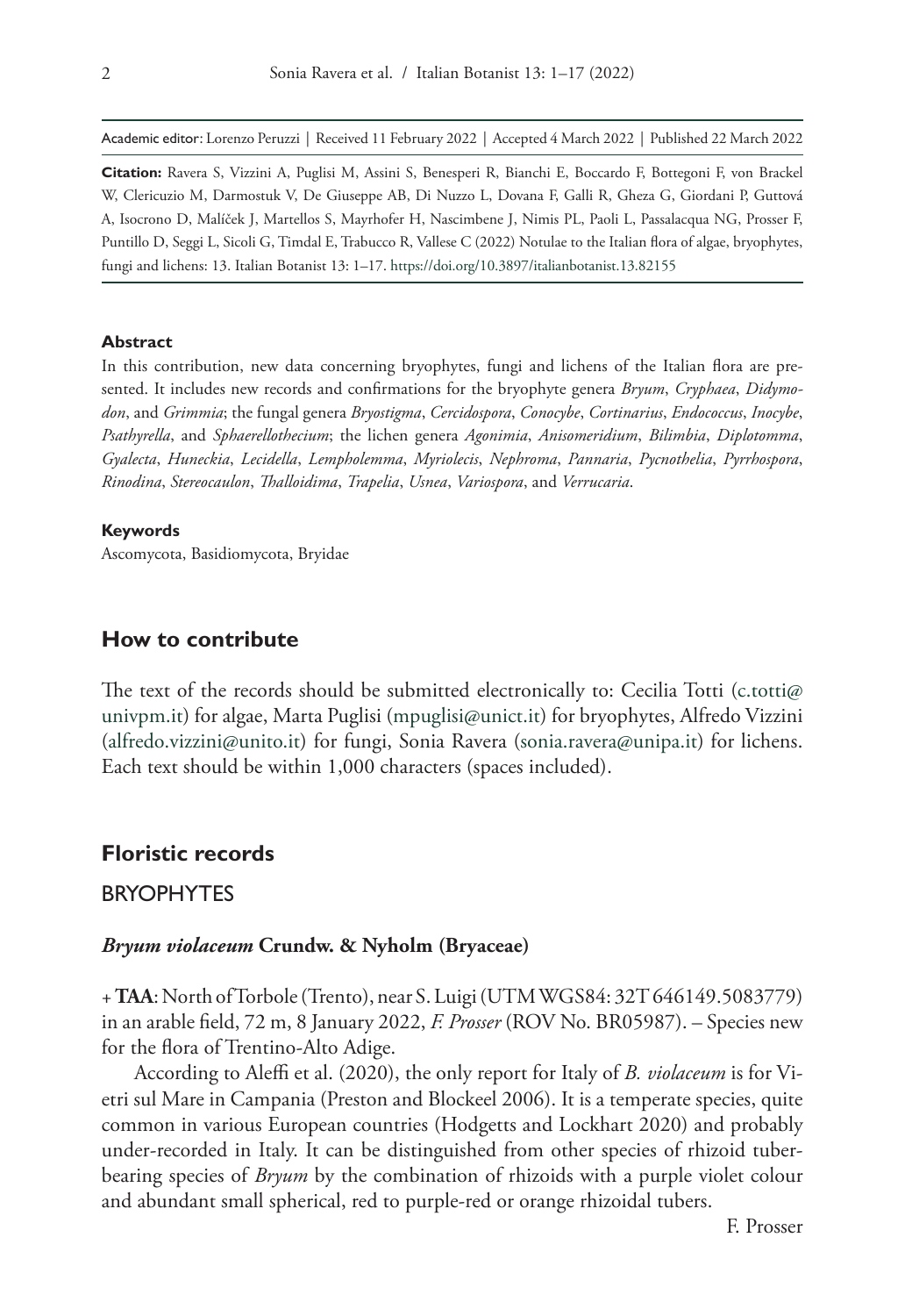#### *Cryphaea heteromalla* **(Hedw.) D.Mohr (Cryphaeaceae)**

+ **TAA**: On the shore of Lake Idro in Porto Camarella (UTM WGS84: 32T 619235.5073347), 369 m, 7 October 2021, on a branch of *Salix alba* L., *F. Prosser* (ROV BR05670). – Species confirmed for the flora of Trentino-Alto Adige.

*Cryphaea heteromalla* is not common in northern Italy, where it was mostly reported before 1968 (Aleffi et al. 2020); in particular, in Trentino-Alto Adige, it was previously known for Merano, Bolzano, and Riva del Garda (Dalla Torre and Sarnthein 1904). In the new site, *C. heteromalla* was fertile and accompanied by *Amblystegium serpens* (Hedw.) Schimp., *Hypnum cupressiforme* Hedw., *Orthotrichum affine* Schrad. ex Brid., and *Radula complanata* (L.) Dumort.

F. Prosser

#### *Didymodon umbrosus* **(Müll.Hal.) R.H.Zander (Pottiaceae)**

+ **TAA**: North of Torbole (Trento), near S. Luigi (UTM WGS84: 32T 646163.5083992) in an apple orchard, 73 m, 8 January 2022, *F. Prosser* (ROV No. BR05986). – Species new for the flora of Trentino-Alto Adige.

*Didymodon umbrosus* is an European–Southwest Asian species, reported in Italy only for Lazio, Marche, and Sicilia (Aleffi et al. 2020), so this new record is the first for northern Italy. So far, it is not reported for Austria (Köckinger et al. 2022) and Switzerland (Swissbryophytes 2022), and the only data for the Alps are probably from the surroundings of Nice and Monaco (INPN 2022). It is probably a spreading neophyte of American origin, first found in Europe in Great Britain in 1958 (Blockeel et al. 2014). In this new site, this species was found on clayey-sandy soil and at the base of the apple trees up to the graft level.

F. Prosser

## *Didymodon sinuosus* **(Mitt.) Delogne (Pottiaceae)**

+ **VEN**: Along Adige River near Begosso (Verona) (UTM WGS84: 32T 688223.5001986), 11 m, 22 October 2021, *F. Prosser* (ROV BR05671). – Species new for the flora of Veneto.

*Didymodon sinuosus* was previously reported by Aleffi et al. (2020) in northern Italy for Piemonte, Emilia-Romagna, and Friuli-Venezia Giulia. This specimen was collected at the foot of a large poplar together with *Leskea polycarpa* Hedw. The presence of silt in the sample indicates submersion during exceptional floods.

F. Prosser

#### *Grimmia unicolor* **Hook. (Grimmiaceae)**

+ **TAA**: Lagorai chain, below Cima Valcigolera (Trento) (UTM WGS84: 32T 711223.5126118), 2205 m, 1 September 2021, south-facing quartz phyllite cliff, *F. Prosser* (ROV No. BR05669). Lagorai chain Monte Ziolera (Trento), cliff towards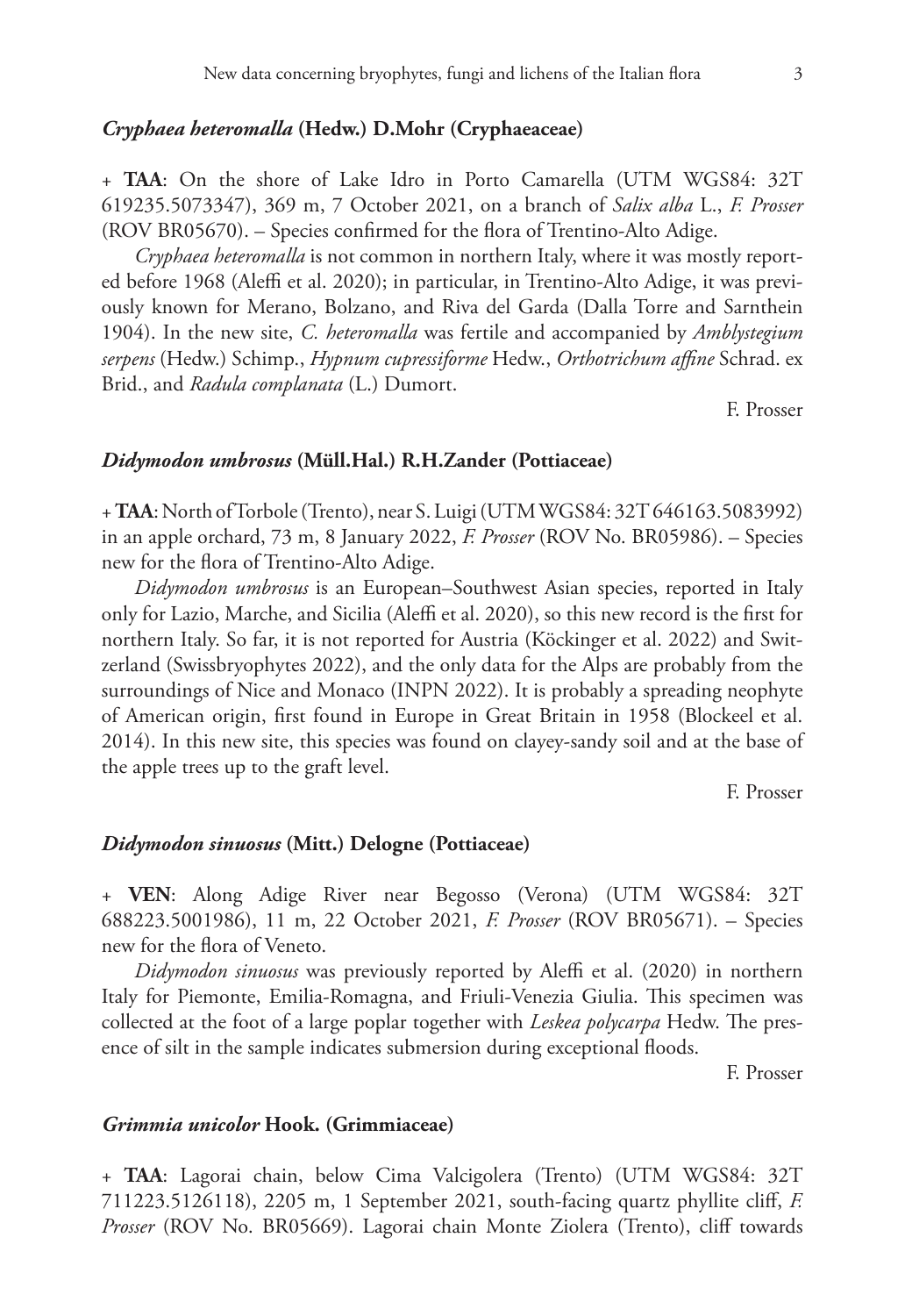Passo Manghen (UTM WGS84: 32T 689199.5116204), 2248 m, 21 July 2021, porphyry cliff facing south, *F. Prosser* (ROV No. BR05929). – Species confirmed for the flora of Trentino-Alto Adige.

*Grimmia unicolor* is boreal-montane species rare in Italy, where it is known only from Valle d'Aosta, Piemonte and, with old reports, from Lombardia, Trentino-Alto Adige and Veneto. In Trentino-Alto Adige, it was previously signalled from Val Venezia in Val Pejo, Malga Bedole in Val Genova, Val di Fumo near Merano (Dalla Torre and Sarnthein 1904), and near Innichen/S. Candido before 1920 (FloraFaunaSüdtirol). In the new site of Cima Valcigolera, this species was found together with *Anomobryum concinnatum* (Spruce) Lindb.

F. Prosser

# FUNGI

#### *Bryostigma molendoi* **(Heufl. ex Arnold) S.Y.Kondr. & Hur (Arthoniaceae)**

+ **LIG**: via Iulia Augusta, strada per Verzi (Savona) on *Calogaya saxicola* (Hoffm.) Vondrák (UTM WGS84: 32T448864.4893367), 103 m, 11 July 2012, leg. *A. Guttová*, *L. Paoli*, det. *V. Darmostuk* (SAV sub *Solenopsora candicans* (Dicks.) J. Steiner). – Species new for the flora of Liguria.

*Bryostigma molendoi* is a common lichenicolous fungus in Italy known from several administrative regions (Nimis 2016). Most previous records of this fungus on *Xanthoria* sp. belong to *Bryostigma parietinarium* (Hafellner & Fleischhacker) S.Y.Kondr. & Hur (Fleischhacker et al. 2016).

V. Darmostuk, A. Guttová, L. Paoli

# *Cercidospora macrospora* **(Uloth) Hafellner & Nav.-Ros. (Dothideales, incertae sedis)**

+ **PIE**: Valli di Lanzo, along the path "sentiero balcone", Usseglio (Torino) on apothecia of *Protoparmeliopsis muralis* (Schreb.) M.Choisy (UTM WGS84: 32T 3600004.5010842), 1570 m, 22 December 2021, leg. *A. Chiariglione*, det. *D. Isocrono*, conf. *W. v. Brackel* (ORO n. 1302) – Species new for the flora of Piemonte.

*Cercidospora macrospora* is a lichenicolous fungus, with perithecioid ascomata partially immersed in the host and appearing black under the magnifying lens. The ascomata wall is bluish-greenish, intensively pigmented near the ostiolum. Asci are cylindrical, fissitunicate, with a small apical chamber, and four hyaline 1-septate asco spores measuring 20–25(–30) × 5–7 μm. Similar 4-spored asci also occur in *C. crozalsiana* (H.Olivier) Nav.-Ros., Cl.Roux & Casares and *C. stenotropae* Nav.-Ros. & Hafellner, that can be distinguished by the asci and ascospore size (Navarro-Rosines et al. 1995; Calatayud et al. 2013). *Cercidospora macrospora* is considered a holarctic taxon (Hafellner 1987), and this is the first record for the western sector of the Italian Alps (Brackel 2016).

D. Isocrono, W. v. Brackel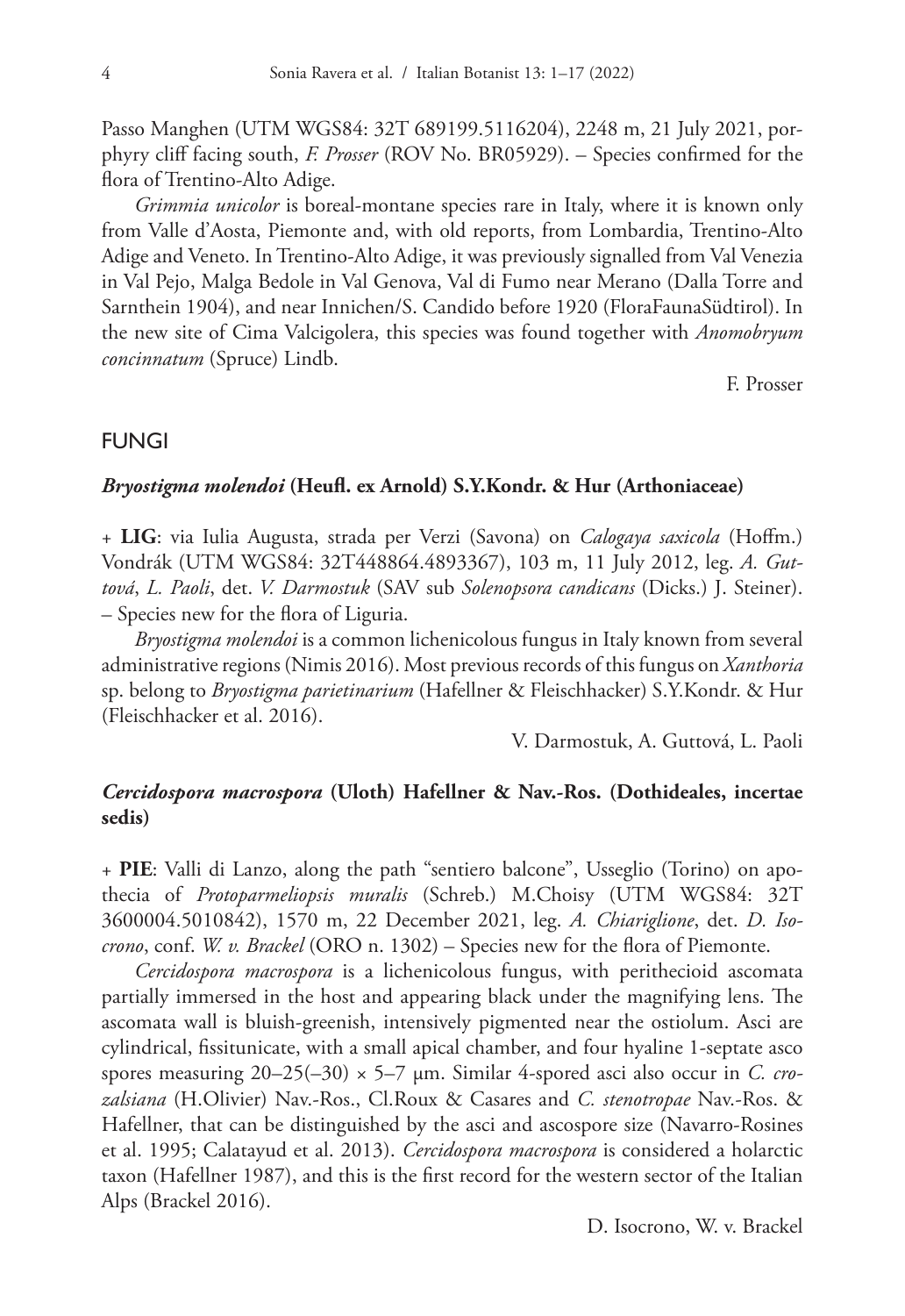#### *Conocybe velata* **(Velen.) Watling (Bolbitiaceae)**

+ **CAL**: Botanical Garden of the University of Calabria, Rende (Cosenza), on the ground between the edge of a riparian wood, *Populus canescens* (Aiton) Sm. as prevailing species (UTM WGS84: 33S 605842.4357370), 200 m, 19 October 2018, *N.G. Passalacqua, A.B. De Giuseppe, G. Sicoli* (CLU No. F317). – Species new for the flora of Calabria.

A couple of slender, small-sized and mycenoid basidiomata referable to the genus *Conocybe* Fayod (due to the campanulate and ochraceous-yellowish pilei, exannulate stipe, and rust-brown spore print) was detected in the grassy litter at the edge of a poplar stand. This saprotrophic fungus was macroscopically identified as *C. velata* due to white and appendiculate velar rests at the pileus margin, and microscopically on account of the shape of cheilocystidia which appeared not only lageniform, but also cylindrical and sometimes even subcapitate. The spores were brown, smooth, ellipsoid, with a prominent germ pore, and 7–10 × 4–5 µm in size (Watling 1992). *Conocybe velata* seems to occur mainly in the central regions of Italy, where it has been more commonly reported as *C. appendiculata* Watling (Onofri et al. 2013).

G. Sicoli, A.B. De Giuseppe, N.G. Passalacqua

#### *Cortinarius confirmatus* **Rob.Henry (Cortinariaceae)**

+ **LIG**: Trigoso, Sestri Levante (Genova), under *Quercus ilex* L., and *Arbutus unedo* L. (UTM WGS84: 32T 535636.4900878), 152 m, 29 December 2015, *F. Boccardo*  (Herb. GDOR 3803). – Species new for the flora of Liguria.

The diffusion of *C. confirmatus* is widely documented in France, based on morphological and genetic evidence, but it is also present in Spain, Italy (Calabria), and Iran, highlighting a Eurasian distribution (Liimatainen et al. 2017; Ravera et al. 2021b). *Cortinarius confirmatus* is a polymorphic species in terms of basidioma colour, spore shape, habitat, and habitus. The typical form is characterized by cespitose habit, brown basidioma without violet tint, universal veil white, negative reaction to Guaiac tincture, raphanoid smell, and ellipsoidal spores  $(7)7.5-9.5(10) \times 4.5-5.5(6)$  (Bidaud et al. 2015). This record is the first for Liguria.

F. Dovana, F. Boccardo, M. Clericuzio

#### *Endococcus collematis* **Brackel (Dothideomycetes)**

+ **BAS**: Forest near Castelluccio Superiore (Potenza), on *Lathagrium* sp. (UTM WGS84: 33T 583982.4429563), 779 m, 1 February 2015, leg. *A. Guttová, L. Paoli*, det. *V. Darmostuk* (SAV sub *Solenopsora candicans* (Dicks.) J. Steiner). – Species new for the flora of Basilicata.

+ **TOS**: Mt. Civitella, Monte Penna Natural Reserve, Castell'Azzara (Grosseto), on *Lathagrium auriforme* (With.) Otálora, P.M.Jørg. & Wedin (UTM WGS84: 32T 718100.4739032), 1024 m, 10 April 2010 leg. *A. Guttová*, *L. Paoli*, det. *V. Darmostuk* (SAV sub *Solenopsora candicans* (Dicks.) J. Steiner). – Species new for the flora of Toscana.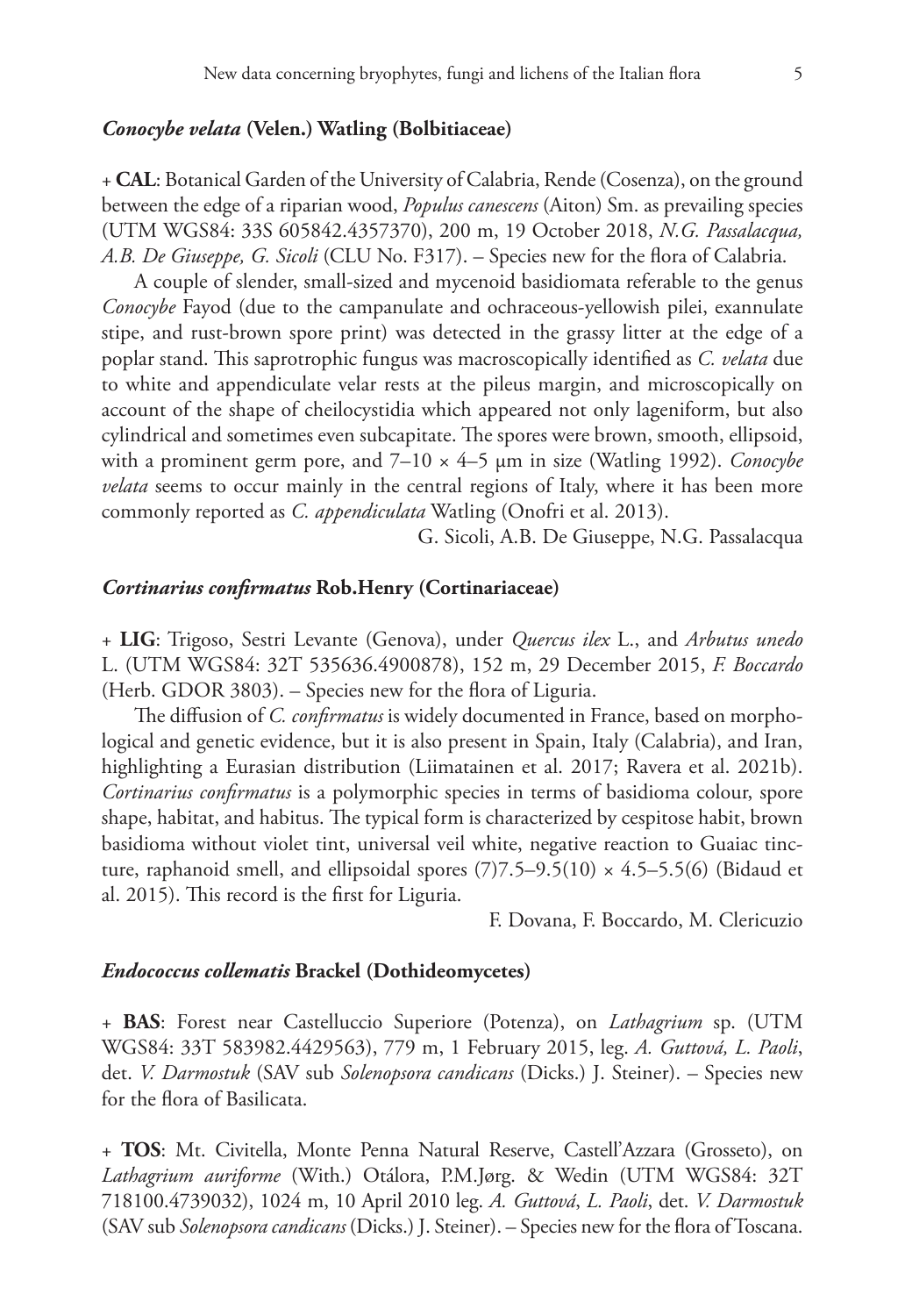Our specimen from Toscana is characterized by globose shiny black perithecioid ascomata, up to 150 μm diameter, 8-spored asci and pale brown narrowly ellipsoid ascospores with rounded ends,  $(8.4-)10.2-13.8(-16.0) \times (3.2-)3.4-4.4(-4.8) \mu m$ , l/b  $=(2.1-)2.4-3.4(-4.8)$  (n = 35). This recently described fungus was reported on the thallus of several *Collema* and known from Germany, Italy (Abruzzo, Calabria, and Campania), and Switzerland (Brackel 2021). Probably, some specimens of *E*. *collematis* are included in the broad concept of *Endococcus pseudocarpus* Nyl. Therefore, *E*. *collematis* is likely to be more widely distributed in Europe.

V. Darmostuk, A. Guttová, L. Paoli

#### *Inocybe acuta* **Boud. (Inocybaceae)**

+ **CAL**: Botanical Garden of the University of Calabria, Rende (Cosenza), on the ground at the margin of an artificial carr, where *Populus*, *Salix*, *Typha*, and *Cladium* are the prevailing growing plant genera (UTM WGS84: 33S 605982.4357356), 200 m, 17 September 2021, *A.B. De Giuseppe, N.G. Passalacqua, G. Sicoli* (CLU No. F319). – Species new for the flora of Calabria.

A group of solitary, but gregarious, basidiomata belonging to *I. acuta* were observed on the ground close to culms of *Typha angustifolia* L. and in the vicinity of willow plants at the edge of an artificial pond. The pilei were conical and initially acutely umbonate, then almost applanate, dark umber, fibrillose, and 2–3 cm wide. The stipe was rather short, brownish and with a small, paler bulb at the base. The gills were brown and the spores strongly nodulose,  $9-11 \times 6-7$  µm in size. Hymenial cystidia were ventricose-lageniform and mostly crested (Printz 1992; Courtecuisse and Duhem 1995; Kokkonen and Vauras 2012). In Italy *I. acuta* seems so far to have been reported only in Toscana and Veneto (Onofri et al. 2013).

G. Sicoli, A.B. De Giuseppe, N.G. Passalacqua

#### *Psathyrella badiophylla* **(Romagn.) Bon (Psathyrellaceae)**

+ **CAL**: Botanical Garden of the University of Calabria, Rende (Cosenza), on the ground at the edge of a riparian wood, *Populus canescens* (Aiton) Sm. as prevailing species (UTM WGS84: 33S 606002.4357361), 200 m, 13 October 2021, *G. Sicoli, A.B. De Giuseppe, N.G. Passalacqua* (CLU No. F318). – Species new for the flora of Calabria.

Solitary psathyrelloid small basidiomes were observed on the ground along a sandy track at the edge of a poplar stand flanking a carr. Pilei were campanulate, striate and 2 cm in diameter. They were also clearly hygrophanous since initially brownish tending to become ochraceous while drying. A slender, pale and exannulate stipe was sustaining brown straight to slightly ventricose gills. No pleurocystidia but utriform cheilocystidia were observed. The spores were dark brown, smooth, ellipsoid, with a distinct germ pore, and  $11-15 \times 6.5-7$  µm in size. The above morphological characteristics led us to identify the fungus as *P. badiophylla* (Kits van Waveren 1985; Vesterholt and Knudsen 1992).

G. Sicoli, A.B. De Giuseppe, N.G. Passalacqua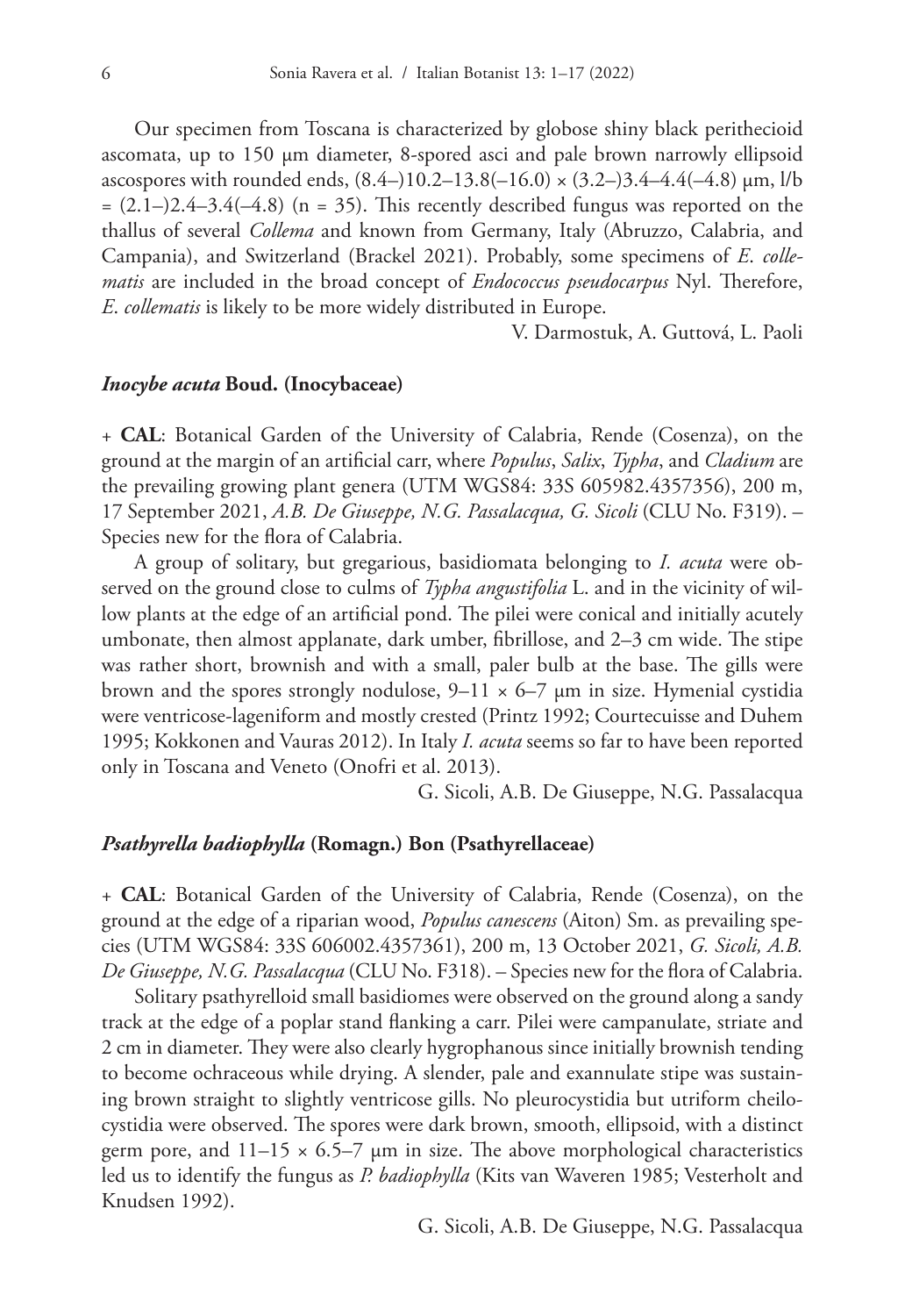#### *Sphaerellothecium parietinarium* **(Linds.) Hafellner & V. John (Mycosphaerellaceae)**

**+ SAR**: Dune di Piscinas, Arbus (Sud Sardegna), on apothecia of *Xanthoria parietina* (L.) Th.Fr. (UTM WGS84: 32S 453194.4376787) 14 m, 18 June 2021, *D. Isocrono*, conf. *W. v. Brackel* (ORO n. 1301). – Species new for the flora of Sardegna.

*Sphaerellothecium parietinarium* is a lichenicolous fungus with crowded black perithecia partially immersed (up to 2/3) in the host tissue (apothecia and occasionally thalli of *Xanthoria* species). It bears saccate asci with two-celled and smooth-walled ascospores, irregularly arranged in the asci. This species is not reported for Sardegna (Brackel and Berger 2019), and this is the third record for Italy where it is known from Campania (Puntillo and Brackel 2017) and Calabria (Brackel and Puntillo 2016). The specimen from Sardegna was found on *Xanthoria parietina* apothecial discs growing on twigs of *Juniperus macrocarpa* Sm. in sand dunes.

D. Isocrono, W. v. Brackel

## **LICHENS**

#### *Agonimia opuntiella* **(Buschardt & Poelt) Vězda (Verrucariaceae)**

+ **SAR**: near the road 2 km SW of San Pantaleo, Arzachena (Sassari), on bark of *Quercus coccifera* L. (UTM WS84: 32T 537499.4542800) 40 m, 30 April 2012, *J. Malíček* (PRA). – Species new for the flora of Sardegna.

*Agonimia opuntiella* is a usually sterile microlichen with squamulose thallus with more or less developed hyaline hairs. It grows on various substrates, such as bryophytes, plant debris, calcareous soil, rarely also on rocks and tree bark. This species, recently collected for the first time in other central-southern Italian administrative regions (Ravera et al. 2017; Caporale and Ravera 2020), seems to be rare but likely underestimated in Italy (Nimis 2016).

J. Malíček, S. Ravera

#### *Anisomeridium biforme* **(Schaer.) R.C.Harris (Monoblastiaceae)**

+ **TOS**: Piteglio (Pistoia), on *Castanea sativa* Mill. (UTM WGS84: 32T 641833.4875706), 750 m, 28 January 2022, leg. *R. Benesperi, E. Bianchi, L. Di Nuzzo, L. Paoli, S. Ravera*, det. *S. Ravera* (PAL). – Species new for the flora of Toscana.

*Anisomeridium biforme* is a nearly cosmopolitan pyrenocarpous lichen, common on deciduous trees in open woodlands or sheltered open situations mostly in areas with a humid-warm climate (Nimis 2016). This specimen was collected on an old chestnut tree. E. Bianchi, L. Di Nuzzo, S. Ravera

#### *Bilimbia accedens* **Arnold (Ramalinaceae)**

+ **LOM**: Valle del Venerocolino, Schilpario (Bergamo), on moss above base-rich siliceous rock in a moist coniferous forest (UTM WGS84: 32T 589454.5097752),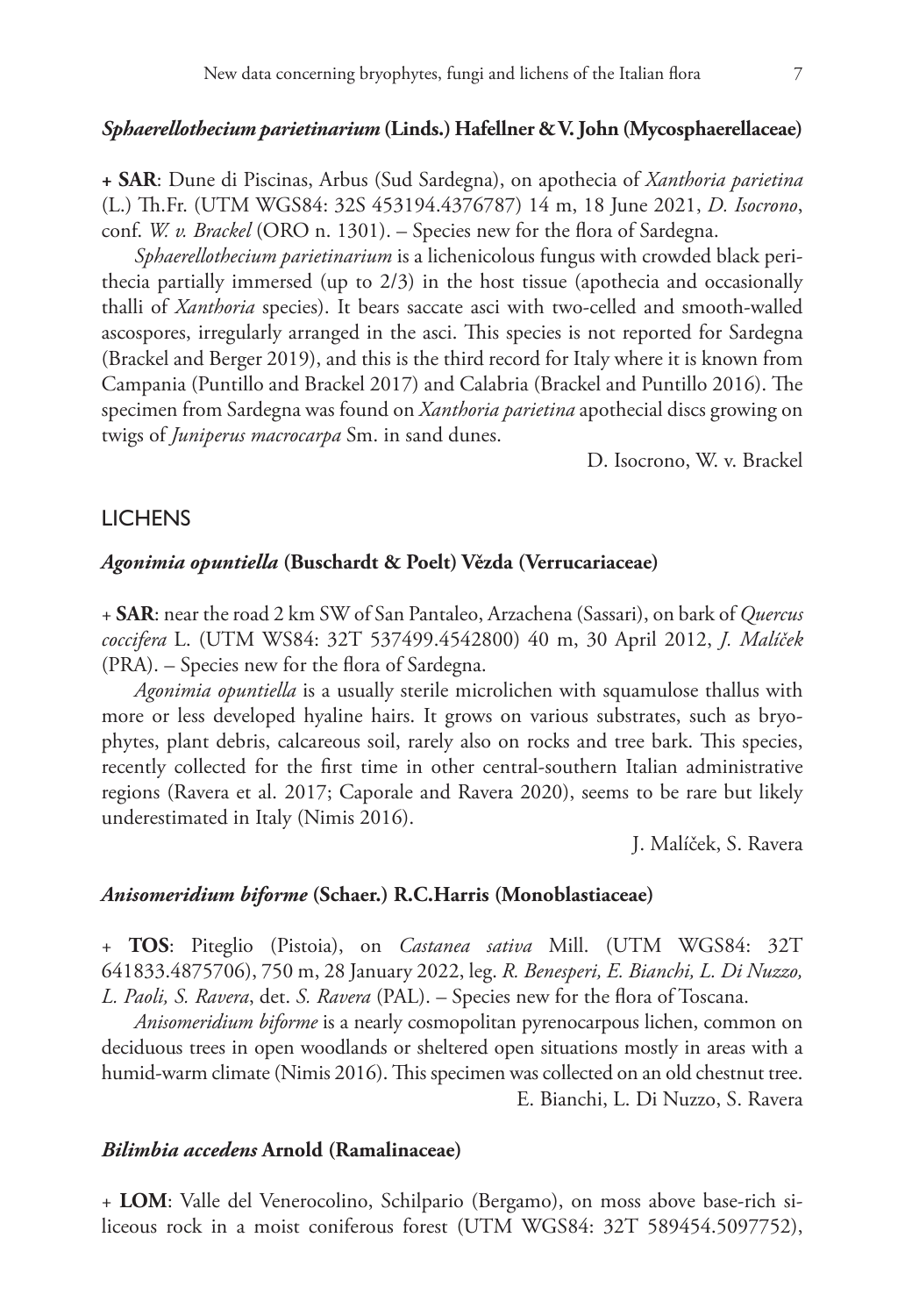1250 m, 30 August 2021, leg. *G. Gheza*, det. *G. Gheza, F. Bottegoni* (BOLO). – Species confirmed for the flora of Lombardia.

*Bilimbia accendens* is a muscicolous species with optimum in upland areas (Nimis 2016). Nimis (2016) quoted for Lombardia only an old record by Jatta (1909–1911). G. Gheza, F. Bottegoni

#### *Diplotomma glaucoatrum* **(Nyl.) Cl.Roux (Caliciaceae)**

+ **TOS**: Arcipelago Toscano National Park, Elba island, Sorgente shore (Livorno), on granite (UTM WGS84: 32T 604849.4741994), 3 m, 14 July 2021, *J. Nascimbene* (BOLO). – Species new for the flora of Toscana.

This species, belonging to the *Diplotomma alboatrum*-complex, is restricted to coastal-maritime environments and, in Italy, it was previously reported only from Sardegna (Nimis 2016). The record reported here refers to a site with ecological conditions similar to those of the Sardinian locality, i.e., siliceous boulders on steep slopes with garrigue at seashore, just above high-water level.

J. Nascimbene

### *Gyalecta arbuti* **(Bagl.) Baloch & Lücking (Gyalectaceae)**

+ **EMR**: Granaglione (Alto Reno Terme), on a chestnut trunk (UTM WGS84: 32T 656948.4886382), 740 m, 26 January 2022, leg. *R. Benesperi, E. Bianchi, L. Di Nuzzo, D. Isocrono, L. Paoli, S. Ravera*, det. *D. Isocrono, S. Ravera* (ORO 1303). – Species new for the flora of Emilia Romagna.

*Gyalecta arbuti* is a crustose lichen found in humid-warm environments. It is related to *G. carneola* (Ach.) Hellb. with which it is misidentified due to their similar ecology (Nimis 2016). Thallus and apothecia are also similar; smaller ascospores (29– 50  $\times$  3–5 µm vs. 53–90 µm) with fewer septa (6–12 vs. 10–18) allow to distinguish it from *G. carneola*. In Italy, this species was known, mainly from old collections, for Liguria and Sardegna (Nimis 1993 and references therein). It was recently discovered in Toscana and Campania (Ravera et al. 2021a) and recollected in Liguria (Giordani and Incerti 2008). The Italian Red List of epiphytic lichens listed *G. arbuti* under the "Data deficient" category (Nascimbene et al. 2013).

R. Benesperi, D. Isocrono, L. Paoli

# *Huneckia pollinii* **(A. Massal.) S.Y.Kondr., Elix, Kärnefelt, A.Thell, J.Kim, A.S.Kondratiuk & J.-S.Hur (Teloschistaceae)**

+ **LOM**: Pista degli Abeti, Schilpario (Bergamo), on bark of *Fraxinus excelsior* L. at the edge of a moist coniferous forest near a stream (UTM WGS84: 32T 592612.5096572), 1207 m, 5 September 2020, leg. *G. Gheza*, det. *G. Gheza, F. Bottegoni, C. Vallese* (BOLO). – Species confirmed for the flora of Lombardia.

*Huneckia pollinii* is found mostly on trees with smooth bark along watercourses, as in the case of the record reported here. It was recorded previously in Lombardia by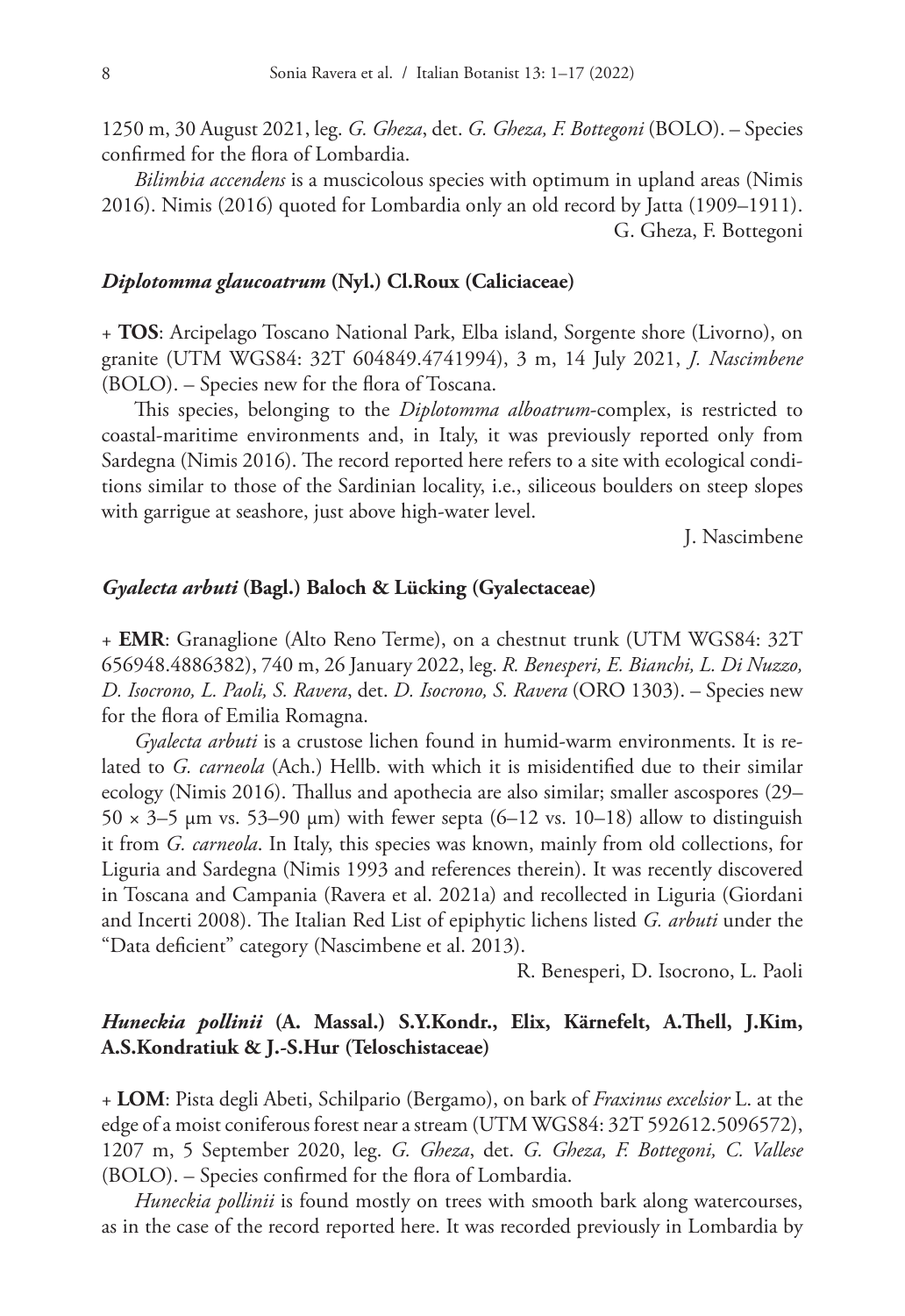Anzi (1860) from the surroundings of Como and Val Chiavenna, as abundant on bark of several tree species. It is listed as "Near-threatened" in the Red List of the epiphytic lichens of Italy (Nascimbene et al. 2013).

G. Gheza, C. Vallese, F. Bottegoni

#### *Lecidella flavosorediata* **(Vězda) Hertel & Leuckert (Lecanoraceae)**

+ **CAL**: Sila Piccola, Trepidò, Cotronei (Crotone), on bark of *Pinus nigra* subsp. *laricio* (UTM WGS84: 33S 644624.4340015), 1297 m, 10 August 2021, *D. Puntillo* (CLU No. 17977). – Species new for the flora of Calabria.

*Lecidella flavosorediata* is characterized by a yellowish sorediate indistinct thallus forming a subleprose crust with farinose soredia, sometime gathered into larger consoredia. Apothecia are rare. This species is widely diffused in the pine forests of the Sila plateau where it colonizes wide portions of bark at the base of *Pinus nigra* J.F.Arnold subsp. *laricio* Palib. ex Maire trunks.

D. Puntillo

#### *Lempholemma cladodes* **(Tuck.) Zahlbr. (Lichinaceae)**

+ **ITA** (**VEN**): Dolomiti Bellunesi National Park, Vette Feltrine, Mt. Pavionet (Belluno), on calciferous rocks, Formazione di Fonzaso (UTM WGS84: 32T 720600.5108735), 2070 m, 9 August 2021, *J. Nascimbene* (BOLO). – Species new for the flora of Italy (Veneto).

This species is widespread in the Northern Hemisphere (Scandinavia, North America) and was rarely collected in the Alps, being only known from Switzerland (Nimis et al. 2018). It has a micro-fruticose thallus forming spreading cushions. The record reported here refers to material collected on Mesozoic calciferous rocks with periodical percolation of water colonized by other cyanolichens such as *Placynthium garovaglii* (A.Massal.) Malme and *P. filiforme* (Garov.) M.Choisy.

J. Nascimbene, P.L. Nimis

#### *Myriolecis liguriensis* **(B.De Lesd.) Cl.Roux (Lecanoraceae)**

+ **TOS**: Arcipelago Toscano National Park, Elba island, Sorgente shore (Livorno), on granite (UTM WGS84: 32T 604849.4741994), 3 m, 14 July 2021, *J. Nascimbene* (BOLO). – Species new for the flora of Toscana.

This is a poorly known taxon related to *M. albescens* (Hoffm.) Śliwa, Zhao Xin & Lumbsch, that was previously reported only from Liguria and Sardegna (Nimis 1993) in Italy. It is related to coastal environments, being confined to the salt-spray belt (Nimis 2016). J. Nascimbene

## *Nephroma tropicum* **(Müll.Arg.) Zahlbr. (Nephromataceae)**

+ **ITA** (**VEN**): Val Visdende, Costa d'Antola (Belluno), on spruce (UTM WGS84: 32T 320236.5165788), 1320 m, 7 December 2018, leg. *J. Nascimbene*, det. *E. Timdal*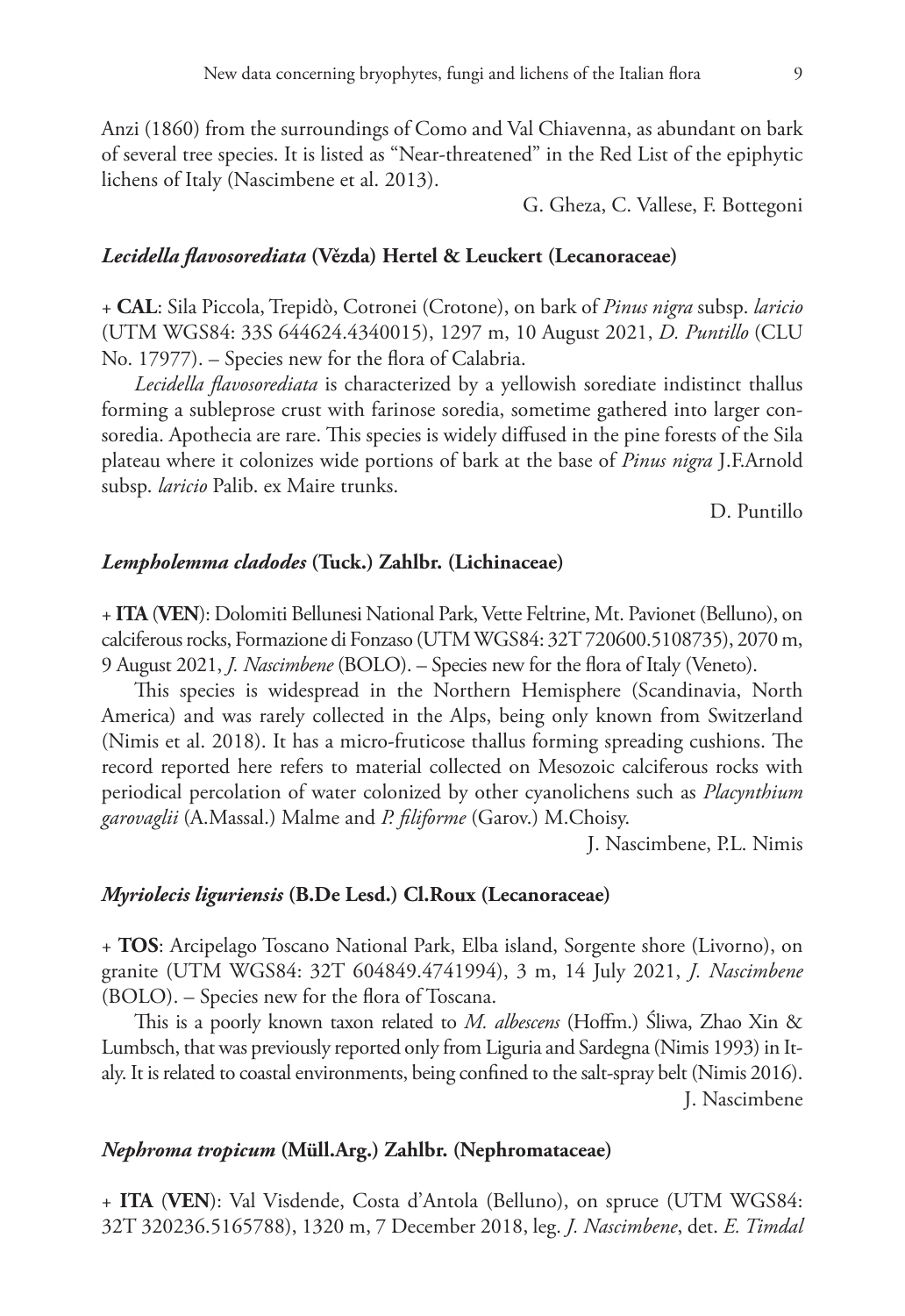(BOLO) [GenBank [MZ130553](http://www.ncbi.nlm.nih.gov/nuccore/MZ130553) (ITS), [MZ133754](http://www.ncbi.nlm.nih.gov/nuccore/MZ133754) (mtSSU)]. – Species new to the flora of Italy (Veneto).

This species belongs to the *Nephroma helveticum* Ach. species complex, a circumpolar, boreal-temperate element occurring in North America, Europe, and Asia (Timdal et al. 2021). In Europe, *N. tropicum* is currently known only from three localities in Norway, Germany, and Italy. The record reported here refers to a cold-humid site in the northeastern part of the Belluno province, where *N. tropicum* was found together with several species that were also present in the Scandinavian site, such as *Evernia divaricata* (L.) Ach., *Ramalina obtusata* (Arnold) Bitter, and *R. thrausta* (Ach.) Nyl. (Timdal et al. 2021). J. Nascimbene, P.L. Nimis, E. Timdal

#### *Pannaria conoplea* **(Ach.) Bory (Pannariaceae)**

+ **LOM**: Bagni di Masino, Valmasino (Sondrio), on granite boulders and bark of *Fraxinus excelsior* L. at the edge of a moist coniferous forest (UTM WGS84: 32T 546196.5121355), 1172 m, 24 August 2019, *G. Gheza* (PAV); valley bottom of Val di Mello, Valmasino (Sondrio), on mossy granite boulders in a moist coniferous forest (UTM WGS84: 32T 552371.5123599), 1200 m, 26 August 2019, *G. Gheza* (PAV); western side of the lower Valle del Vò, Schilpario (Bergamo), on a mossy schist rock (UTM WGS84: 32T 588683.5097526), 1140 m, 26 August 2021, *G. Gheza* (PAV). – Species confirmed for the flora of Lombardia.

*Pannaria conoplea* is a cyanolichen currently declining in northern Italy (Nimis 2016), and reported from Lombardia only by Garovaglio (1838), Anzi (1860) and Giacomini (1937). It is listed as "Near-threatened" in the Red List of the epiphytic lichens of Italy (Nascimbene et al. 2013). The record from Schilpario is the first from the Orobic Alps.

G. Gheza

#### *Pycnothelia papillaria* **Dufour (Cladoniaceae)**

+ **LIG**: Passo della Forcella (Genova), in xeric grassland on schist near the roadside (UTM WGS84: 32T 526710.4923271), 880 m, 20 August 2015, *W. v. Brackel* (GE). ‒ Species confirmed for the flora of Liguria.

*Pycnothelia papillaria* is an extremely nitrophobic lichen growing on acid soil in heaths and open grassland, strongly declining in most parts of Europe, except for the Alps, due to the general eutrophication of the landscape. According to Nimis and Martellos (2022), it is rare in the Italian Alps and very rare in the higher elevations of the northern Apennines. There are several historical records of this species from Liguria (Nimis 1993 and references therein), the last dating back more than 80 years (Sbarbaro 1941, as *Cladonia papillaria*), from four localities. In the Passo della Forcella, we found it growing on open soil together with *Cladonia foliacea* (Huds.) Willd., *C. furcata* (Huds.) Schrad., *C. pyxidate* agg., *Leptogium lichenoides* agg., *Monerolechia badia* (Fr.) Kalb, *Xanthoparmelia conspersa* (Ach.) Hale, and *X. stenophylla* (Ach.) Ahti & D.Hawksw.

W.v. Brackel, P. Giordani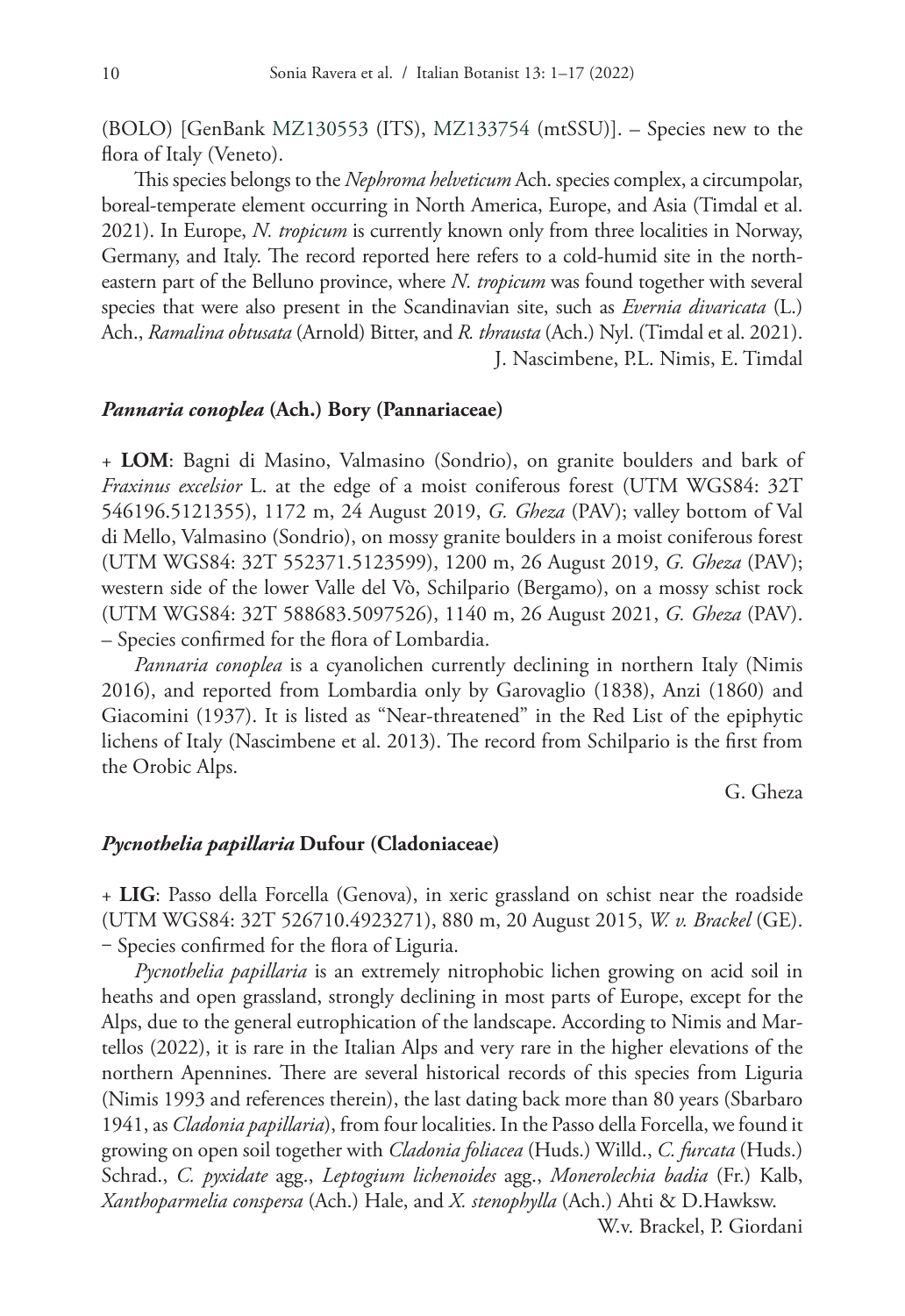#### *Pyrrhospora quernea* **(Dicks.) Körb. (Lecanoraceae)**

+ **VEN**: Monte Baldo (Verona) (UTM WGS 84: 32T 642981.5064682), 1855, *A. Massalongo* (Herb. Massalongo MSNVE 25752). – Species historically recorded for the flora of Veneto.

Collected and identified by A. Massalongo, this specimen is stored in a collection preserved at the Natural History Museum (NHM) of Venice. The collection was originally donated by Massalongo to the Società Veneta di Scienze Naturali, and then transferred to the NHM of Venice. *Pyrrhospora quernea* is a mainly Mediterranean-Atlantic, epiphytic species, abundant in humid coastal-Mediterranean sites, much rarer elsewhere. It occurs rarely, and mostly in the sterile state, in the Insubrian District of Lombardia, while it is probably extinct in other portions of northern Italy.

S. Martellos, P.L. Nimis, L. Seggi

#### *Rinodina albana* **(A.Massal.) A.Massal. (Physciaceae)**

+ **LOM**: above Bagni di Masino towards Rifugio Omio, Valmasino (Sondrio), on bark of *Fagus sylvatica* L. in a beech forest (UTM WGS84: 32T 545468.5121688), 1278 m, 24 August 2019, *leg. G. Gheza*, det. *H. Mayrhofer* (PAV). – Species confirmed for the flora of Lombardia.

The epiphytic *Rinodina albana* is reported here from a forest stand attributed to the Natura 2000 Habitat 9110 ("*Luzulo-Fagetum* beech forests"). According to Nimis (1993), previous records from Lombardia come from exsiccata by Garovaglio (Lich. Ital. XXXIX n. 10) and Anzi (Lich. Rar. Langob. n. 304), but the one by Garovaglio is, in fact, *Lecanora polytropa* (Hoffm.) Rabenh. (Tomaselli 1946) and the one by Anzi contains *R. sophodes* (Ach.) A.Massal., *R. oleae* Bagl., and *R. polyspora* Th.Fr. (Magnusson 1947; Ropin and Mayrhofer 1993; Giralt and Mayrhofer 1995). Magnusson (1947) reported it from Valtellina (Lombardia) based on another exsiccatum by Anzi (Lich. Prov. Sondr. n. 133), following Anzi (1860).

G. Gheza, S. Assini, H. Mayrhofer

# *Stereocaulon vesuvianum* **var.** *nodulosum* **(Wallr.) I.M.Lamb (Stereocaulaceae)**

+ **ITA** (**LOM**): eastern side of the lower Valle del Vò, Schilpario (Bergamo), on siliceous stones in a scree (UTM WGS84: 32T 588548.5098017), 1190 m, 31 October 2021, leg. *G. Gheza*, det. *G. Gheza, F. Bottegoni, J. Nascimbene* (BOLO). – Variety new for the flora of Italy (Lombardia).

*Stereocaulon vesuvianum* var. *nodulosum* is a fruticose lichen dwelling on metal-rich rocks. It is a rare taxon, that has been reported previously in the Alps only from Tyrol (Nimis et al. 2018). It can be distinguished from the more widespread *S. vesuvianum* var. *vesuvianum* by means of the glabrous surface of pseudopodetia, the usual presence of soredia, and the confluent peltate phyllocladia (Nimis 2021).

G. Gheza, F. Bottegoni, J. Nascimbene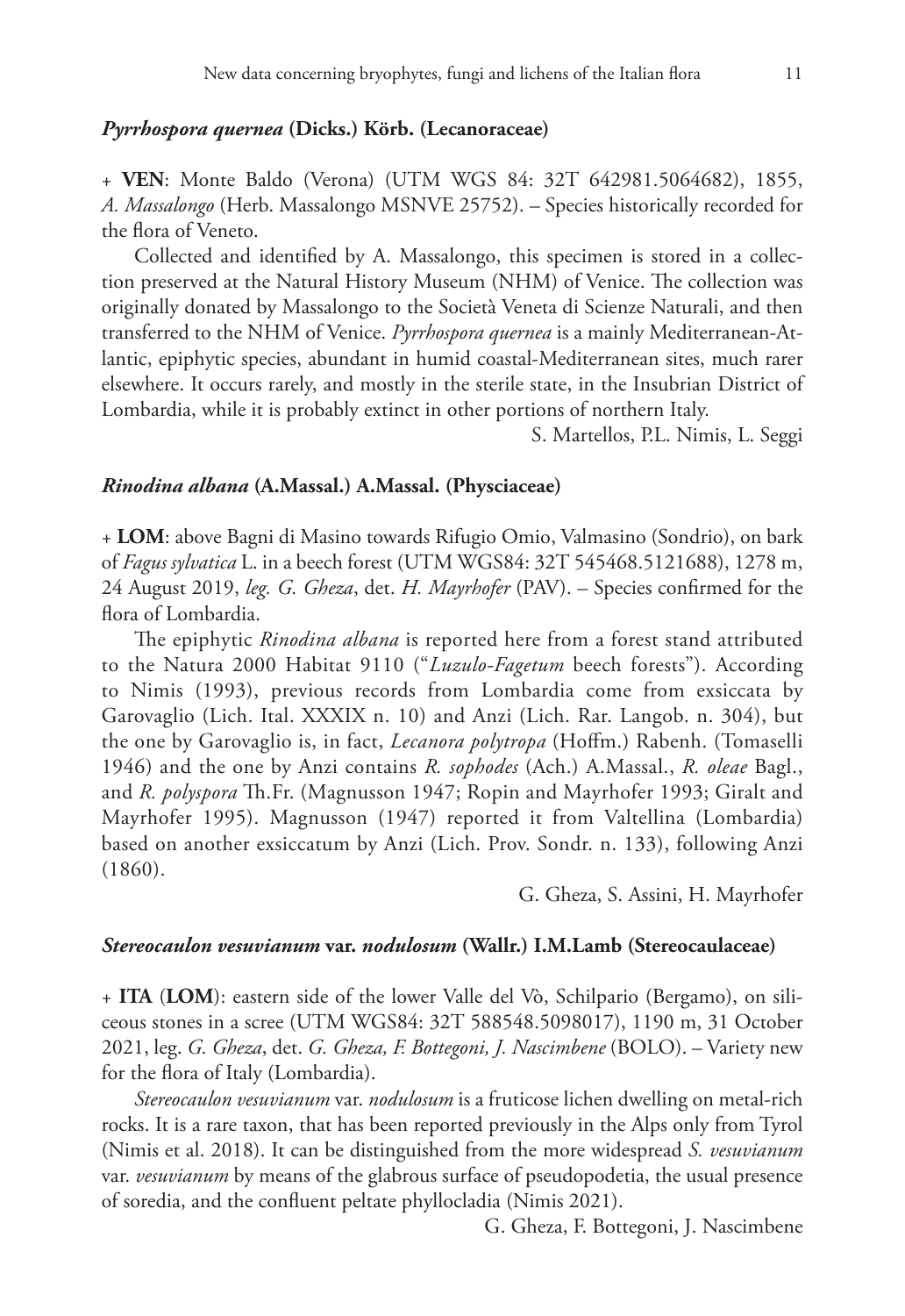#### *Thalloidima toninianum* **(A.Massal.) A.Massal. (Ramalinaceae)**

+ **LOM**: road between Dezzo and Dosso, Azzone (Bergamo), on a fissured calcareous rock cliff overhanging the road (UTM WGS84: 32T 586164.5091593), 770 m, 9 October 2021, *G. Gheza* (BOLO). – Species confirmed for the flora of Lombardia.

*Thalloidima toninianum* is a calciphilous, mainly Mediterranean species, that can reach the subalpine belt in the Alps (Timdal 1991). The only previous record from Lombardia is from serpentine rocks in the mountains surrounding Bormio (Anzi Lich. Rar. Langob. Exs. n. 462, cited by Baumgartner 1979 and Timdal 1991). This is the first record from the Orobic Prealps. In the reported site, this rare species occurred together with the more common *Thalloidima candidum* (Weber) A.Massal., *Thalloidima sedifolium* (Scop.) Kistenich, Timdal, Bendiksby & S.Ekman, *Endocarpon pusillum* Hedw., and *Romjularia lurida* (Ach.) Timdal.

G. Gheza

#### *Trapelia corticola* **Coppins & P.James (Arnold) Bitter (Trapeliaceae)**

+ **LIG**: 0.5 km E of Cascina Zattera, Levanto (Provincia della Spezia), on bark of *Castanea sativa* Mill. along road (UTM WS84: 32T 554686.4889408), 430 m, 29 April 2012, *J. Malíček* (PRA). – Species new for the flora of Liguria.

This species is a crustose lichen, usually sterile, characterized by punctiform, markedly convex C+ red soralia, locally frequent on decaying wood or bark of trees in sheltered, humid woodlands. In Italy, it was previously reported only from Lombardia (Stofer 2006), Toscana (Coppins and James 1984; Purvis et al. 1992), and Sicilia (Ottonello and Merlo 1991; Nimis et al. 1994). It is listed as "Endangered" in the Red List of the epiphytic lichens of Italy (Nascimbene et al. 2013).

J. Malíček, S. Ravera

#### *Trapelia placodioides* **Coppins & P.James (Arnold) Bitter (Trapeliaceae)**

+ **LIG**: Passo della Forcella (Genova), on schist rocks near the roadside (UTM WS84: 32T 526710. 4923271), 880 m, 20 August 2015, *W. v. Brackel* (GE). – Species new for the flora of Liguria.

*Trapelia placodioides* is an epipetric crustose lichen on base-rich siliceous rocks and pebbles. Apothecia are very rare and the species occurs mostly only with soralia; this may be the reason why it is widely underrecorded. It is characterized by an aerolate, whitish to pale pink thallus with marginal, pale greenish soralia, the thallus reacting red with calcium hypochlorite. In Italy, this species was known so far only for Trentino-Alto Adige, Friuli-Venezia Giulia, Piemonte, Toscana, and Campania (Nimis and Martellos 2022). In the Passo della Forcella, we found it growing together with *Acarospora fuscata* (Schrad.) Arnold, *Diploschistes scruposus* (Schreb.) Norman, *Lecanora polytropa* agg., *Lecidea fuscoatra* (L.) Ach., *Porpidia crustulata* (Ach.) Hertel & Knoph, *Rhizocarpon geographicum* (L.) DC., *R. lecanorinum* Anders, and other crustose epipetric lichens.

W.v. Brackel, P. Giordani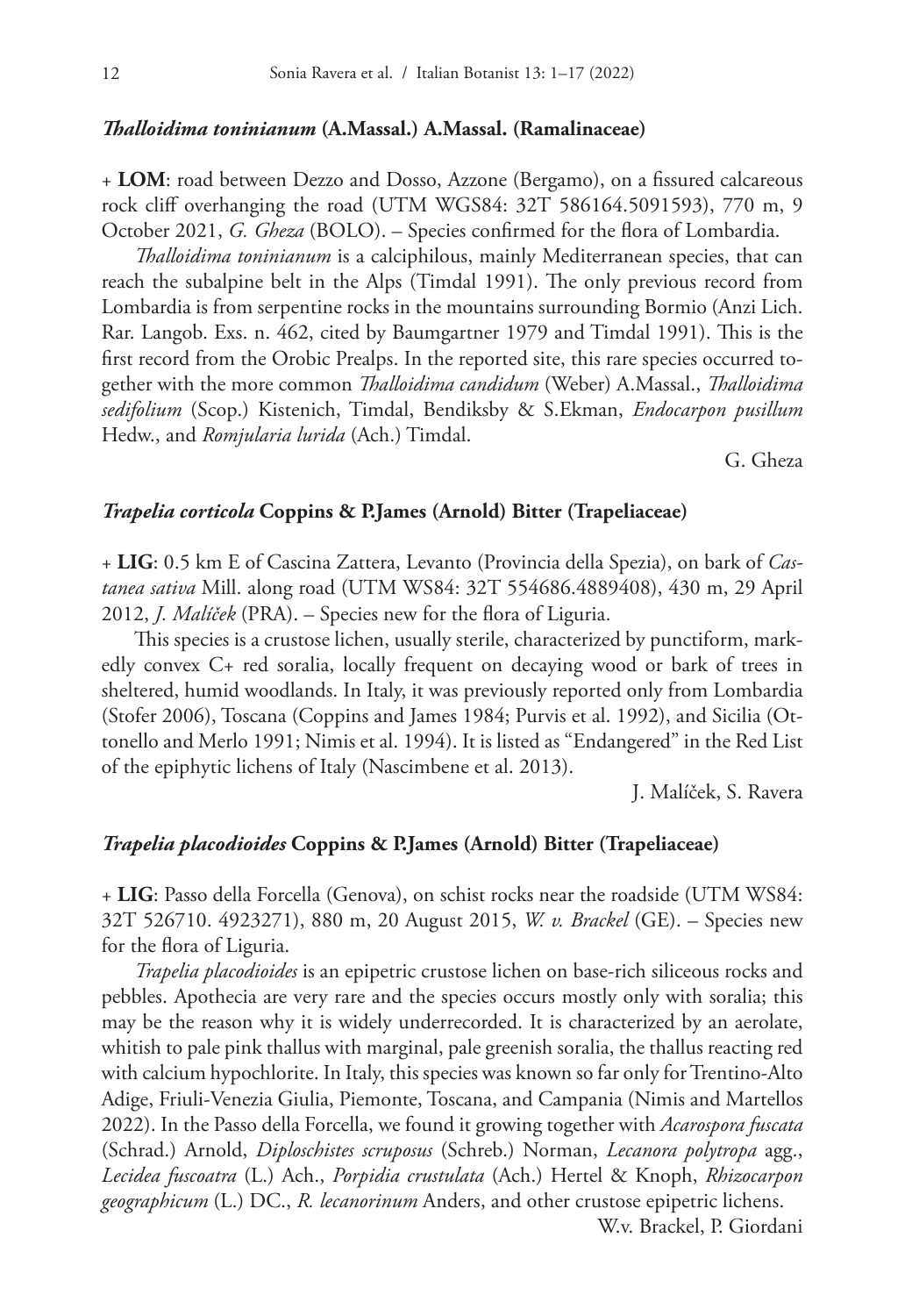#### *Usnea cavernosa* **Tuck. (Parmeliaceae)**

+ **VEN**: Dolomites, Misurina (Belluno), on spruce (UTM WGS84: 33T 290004.5162589), 1650 m, 12 February 2003, *J. Nascimbene* (BOLO). – Species new for the flora of Veneto.

This species, that forms long (up to 60 cm), pendulous, thalli on the branches of coniferous or deciduous trees, is widespread throughout the Alps where it is usually restricted to damp montane to subalpine forests (Nimis et al. 2018). The record reported here refers to a very humid montane spruce forest on the shores of the lake of Misurina, in the Dolomites, that hosts abundant communities of hair-lichens. Except for Trentino-Alto Adige, the other records from the Italian Alps are relatively old (Nimis 1993, 2016). J. Nascimbene

#### *Usnea florida* **(L.) F.H.Wigg. (Parmeliaceae)**

+ **UMB**: Terne, Sellano (Perugia), on *Fagus sylvatica* L. (UTM WGS84: 33T 327259.4753306), 710 m, 25 January 2022, leg. *R. Galli*, det. *P. Giordani*, *S. Ravera* (PAL). – Species new for the flora of Umbria.

This is a fruticose-filamentous species, with optimum, in Italy, in the upper montane and subalpine belts (Nimis 2016). In this specimen, the medulla reacts K- and P- (chemotypes with squamatic acid).

R. Galli, P. Giordani, S. Ravera

#### *Variospora thallincola* **(Wedd.) Arup, Frödén & Søchting (Teloschistaceae)**

+ **TOS**: Arcipelago Toscano National Park, Elba island, Capoliveri, Barabarca shore (Livorno), on acid rock (UTM WGS84: 32T 611206.4734152), 3 m, 17 July 2021, *J. Nascimbene* (BOLO). – Species new for the flora of Toscana.

This species, characterized by a crustose-placodioid, episubstratic, bright golden yellow, usually epruinose thallus forming small, orbicular rosettes, is a typical coastal lichen confined to the salt-spray belt (Nimis 2016). In Italy it was previously known only from the western coast of Sardegna. Similar to several other coastal lichens, it was likely overlooked in Italy.

J. Nascimbene

#### *Verrucaria rupestris* **Schrad. (Verrucariaceae)**

+ **VEN**: Tregnago (Verona), on calcareous rocks (UTM WGS 84: 32T 669000.806, 5042180.329), 1855(?), *A. Massalongo* (Herb. Massalongo MSNVE 25489). – Species historically recorded for the flora of Veneto.

This specimen was collected and identified as "*Amphoridium rupestre* Massal." by A. Massalongo, probably in 1855 (as most of the other specimens in the same collection), in his hometown (Tregnago). It is preserved at the Natural History Museum of Venice, in an herbarium donated by Massalongo to the Società Veneta di Scienze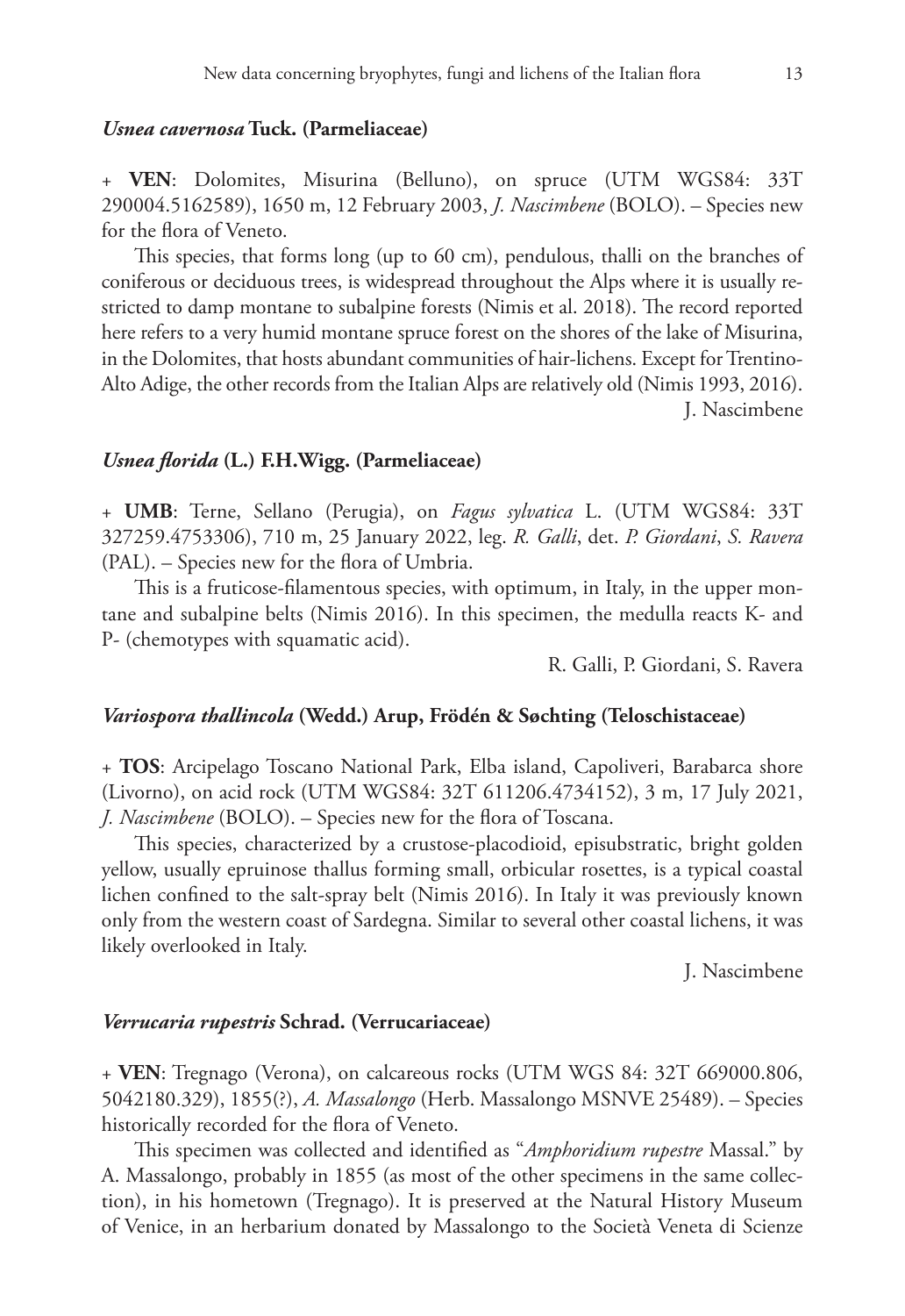Naturali, and then transferred to the NHM of Venice. *Verrucaria rupestris* is an early coloniser of pebbles, mortar walls, brick and roofing tiles, until recently confused with *V*. *muralis* Ach., from which it differs in the endolithic thallus and the perithecia, which are immersed in the thallus and in the rock. In Italy, it was known only from Emilia-Romagna and Trentino-Alto Adige (Nimis 2016), but is likely to be more widespread. S. Martellos, P.L. Nimis, R. Trabucco

# **References**

- Aleffi M, Tacchi R, Poponessi S (2020) New checklist of the bryophytes of Italy. Cryptogamie, Bryologie 41: 147–195. <https://doi.org/10.5252/cryptogamie-bryologie2020v41a13>
- Anzi M (1860) Catalogus lichenum quos in Provincia Sondriensi et circa Novum-Comum collegit et in ordinem systematicum digessit presbyter Martinus Anzi. Tipografia C. Franchi, Como, 126 pp.
- Baumgartner H (1979) Revision der europäischer Arten der Gattung *Toninia* (Massal.) Th.Fr. Thesis. München.
- Bidaud A, Bellanger J-M, Carteret X, Reumaux P, Moënne-Loccoz P (2015) Atlas des Cortinaires 23: 1921–2016.
- Blockeel TL, Bosanquet SDS, Hill MO, Preston CD (2014) Atlas of British and Irish bryophytes. 2 vol. Pisces Publications, Newbury.
- Brackel W von (2016) Preliminary checklist of the lichenicolous fungi of Italy. Notiziario della Società Lichenologica Italiana 29: 95–146.
- Brackel W von (2021) Lichenicolous fungi from Campania (Italy). Borziana 2: 31–68.
- Brackel W von, Berger F (2019) Lichenicolous fungi from Sardinia (Italy): new records and a first synopsis. Herzogia 32: 444–471. <https://doi.org/10.13158/heia.32.2.2019.444>
- Brackel W von, Puntillo D (2016) New records of lichenicolous fungi from Calabria (southern Italy), including a first checklist. Herzogia 29: 277–306. [https://doi.org/10.13158/](https://doi.org/10.13158/heia.29.2.2016.277) [heia.29.2.2016.277](https://doi.org/10.13158/heia.29.2.2016.277)
- Caporale S, Ravera S (2020) Lichen diversity on Trees Outside Forest in Molise (Central Italy). Borziana 1: 67–75. <https://doi.org/10.7320/Borz.001.067>
- Calatayud V, Navarro-Rosines P, Hafellner J (2013) Contributions to a revision of *Cercidospora* (Dothideales), 2: Species on *Lecanora* s.l., *Rhizoplaca* and *Squamarina*. Mycosphere 4: 539–557.<https://doi.org/10.5943/mycosphere/4/3/8>
- Coppins BJ, James PW (1984) New or interesting British lichens. V. Lichenologist 16: 241– 264.<https://doi.org/10.1017/S0024282984000451>
- Courtecuisse R, Duhem B (1995) Mushrooms and Toadstools of Britain and Europe. Harper-CollinsPublishers, Ramsbury, Wiltshire.
- Dalla Torre KW, Sarnthein L (1904) Flora der gefürsteten Grafschaft Tirol, des Landes Vorarlberg und des fürstenthumes Liechtenstein. V. Die Moose (Bryophyta) von Tirol, Vorarlberg und Liechtenstein. Wagner, Innsbruck, 671 pp.
- Fleischhacker A, Grube M, Frisch A, Obermayer W, Hafellner J (2016) *Arthonia parietinaria* – a common but frequently misunderstood lichenicolous fungus on species of the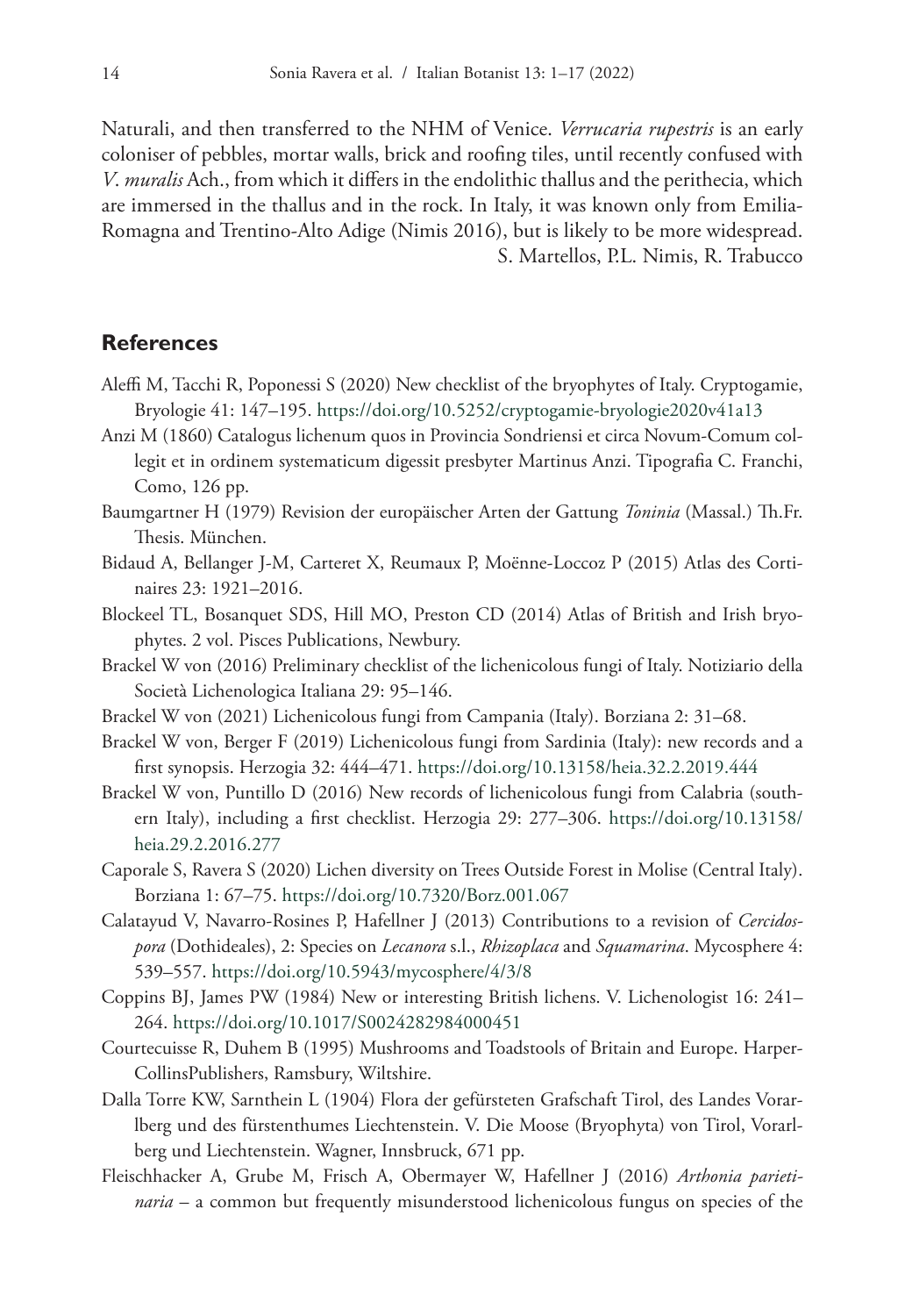*Xanthoria parietina*-group. Fungal Biology 120: 1341–1353. [https://doi.org/10.1016/j.](https://doi.org/10.1016/j.funbio.2016.06.009) [funbio.2016.06.009](https://doi.org/10.1016/j.funbio.2016.06.009)

- FloraFaunaSüdtirol (2021) Das Portal für Tier- und Pflanzenarten in Südtirol. Naturmuseum Südtirol, Bozen.<https://www.florafauna.it> [accessed 30 September 2021]
- Garovaglio S (1838) Catalogo di alcune crittogame raccolte nella provincia di Como e nella Valtellina. Parte II. Licheni. Tipografia Ripamonti Carpano, Milano, 56 pp.
- Giacomini V (1937) Licheni di Valle Camonica. Atti dell'Istituto Botanico e del Laboratorio Crittogamico dell'Università di Pavia (serie 4) 9: 123–149.
- Giordani P, Incerti G (2008) The influence of climate on the distribution of lichens: a case study in a borderline area (Liguria, NW Italy). Plant Ecology 195: 257–272. [https://doi.](https://doi.org/10.1007/s11258-007-9324-7) [org/10.1007/s11258-007-9324-7](https://doi.org/10.1007/s11258-007-9324-7)
- Giralt M, Mayrhofer H (1995) Some corticolous and lignicolous species of the genus *Rinodina* (lichenized Ascomycetes, Physciaceae) lacking secondary compounds and vegetative propagules in Southern Europe and adjacent regions. Bibliotheca Lichenologica 57: 127–160.
- Hafellner J (1987) Studien über lichenicole Pilze und Flechten VI. Ein verändertes Gattungskonzept für *Cercidospora*. Herzogia 7: 355–365.
- Hodgetts N, Lockhart N (2020) Checklist and country status of European bryophytes update 2020. Irish Wildlife Manuals, No. 123. National Parks and Wildlife Service, Department of Culture, Heritage and the Gaeltacht, Ireland, 214 pp.
- INPN (2022) Inventaire national du patrimoine naturel (INPN). <https://inpn.mnhn.fr/>[accessed 13 January 2022]
- Jatta A (1909–1911) Flora Italica Cryptogama. Pars III. Lichenes. Tipografia Cappelli, Rocca di San Casciano, 958 pp.
- Kits van Waveren E (1985) The Dutch, French and British species of *Psathyrella*. Persoonia 2(Suppl.): 1–300.
- Köckinger H, Schröck C, Krisai R, Zechmeister HG (2022) Checklist of Austrian Bryophytes. <https://cvl.univie.ac.at/projekte/moose/> [accessed 13 January 2022]
- Kokkonen K, Vauras J (2012) Eleven new boreal species of *Inocybe* with nodulose spores. Mycological Progress 11: 299–341. <https://doi.org/10.1007/s11557-011-0783-9>
- Liimatainen K, Carteret X, Dima B, Kytövuori I, Bidaud A, Reumaux P, Niskanen T, Ammirati JF, Bellanger J-M (2017) *Cortinarius* section *Bicolores* and section *Saturnini* (Basidiomycota, Agaricales), a morphogenetic overview of European and North American species. Persoonia 39: 175–200. <https://doi.org/10.3767/persoonia.2017.39.08>
- Magnusson AH (1947) Studies in non-saxicolous species of *Rinodina* mainly from Europe and Siberia. Meddelanden från Göteborgs Botaniska Trädgård 17: 191–338.
- Nascimbene J, Nimis PL, Ravera S (2013) Evaluating the conservation status of epiphytic lichens of Italy: a red list. Plant Biosystems 147: 898–904. [https://doi.org/10.1080/1126](https://doi.org/10.1080/11263504.2012.748101) [3504.2012.748101](https://doi.org/10.1080/11263504.2012.748101)
- Navarro-Rosinés P, Roux C, Casares M (1995) Hongos liquenícolas de *Squamarina* II: Sobre la identidad de "*Didymella*" *crozalsiana* (Ascomycetes). Cryptogamie, Bryologie, lichénologie 16: 99–103.
- Nimis PL (1993) The lichens of Italy: an annotated catalogue. Monografie XII. Museo Regionale di Scienze Naturali di Torino, Torino, 897 pp.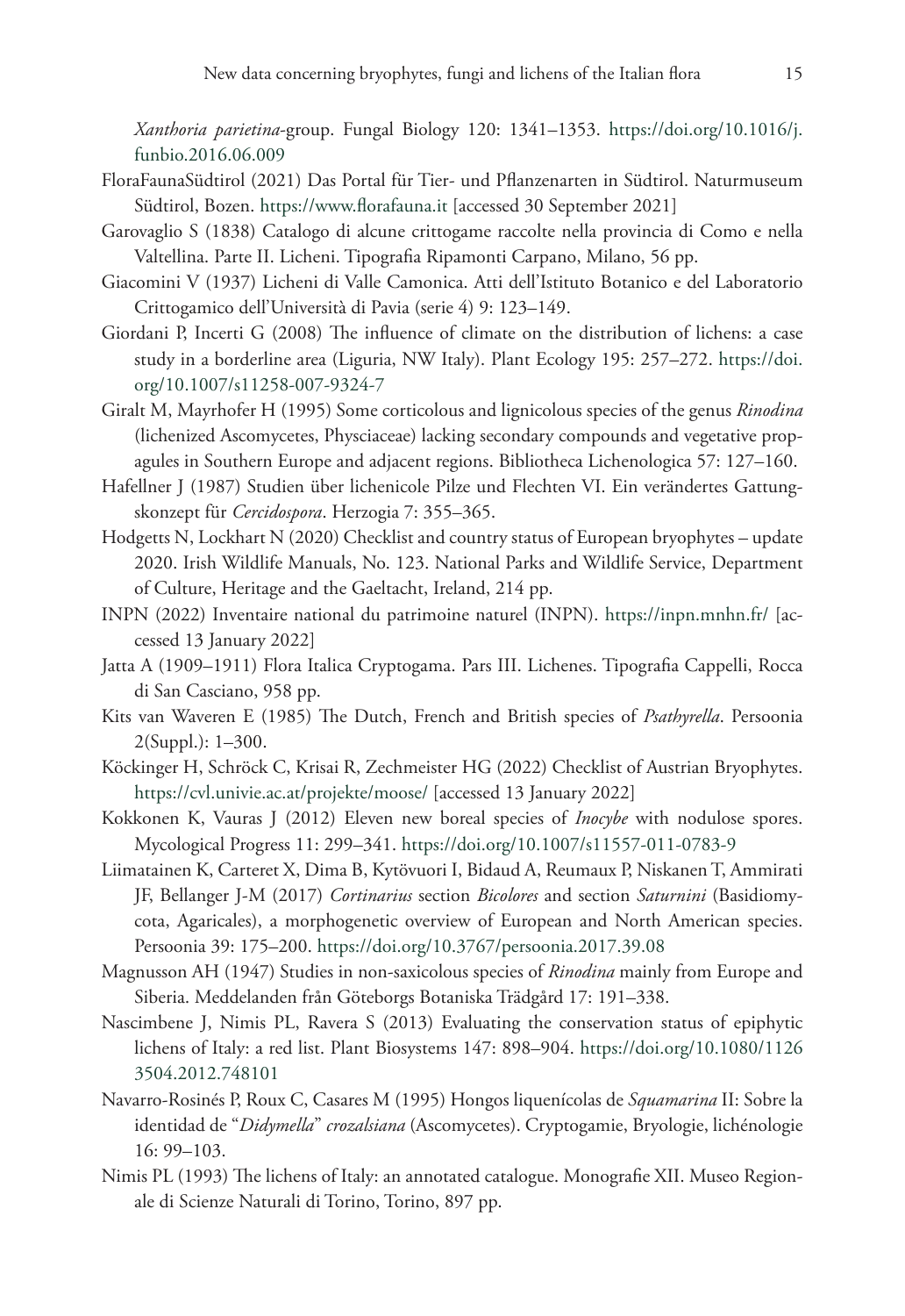- Nimis PL (2016) The lichens of Italy A second annotated catalogue. EUT Edizioni Università di Trieste, Trieste, 740 pp.
- Nimis PL (2021) Keys to the lichens of Italy 49) *Stereocaulon*. [http://italic.units.it/flora/in](http://italic.units.it/flora/index.php?procedure=ext_key_home&key_id=2977)[dex.php?procedure=ext\\_key\\_home&key\\_id=2977](http://italic.units.it/flora/index.php?procedure=ext_key_home&key_id=2977) [accessed December 2021]
- Nimis PL, Martellos S (2022) ITALIC The Information System on Italian Lichens. Version 6.0. University of Trieste, Dept. of Biology. www.italic.units.it [accessed 24 January 2022]
- Nimis PL, Poelt J, Tretiach M, Ottonello D, Puntillo D, Vězda A (1994) Contributions to lichen floristics in Italy. VII. The Lichens of Marettimo (Egadi Islands, Sicily). Bulletin de la Société Linnéenne de Provence 45: 247–262.
- Nimis PL, Hafellner J, Roux C, Clerc P, Mayrhofer H, Martellos S, Bilovitz PO (2018) The lichens of the Alps – an annotated checklist. MycoKeys 31: 1–634. [https://doi.org/10.3897/](https://doi.org/10.3897/mycokeys.31.23568) [mycokeys.31.23568](https://doi.org/10.3897/mycokeys.31.23568)
- Onofri S, Bernicchia A, Filipello Marchisio V, Padovan F, Perini C, Ripa C, Savino E, Venturella G, Vizzini A, Zotti M, Zucconi L (2013) Checklist of the macrobasidiomycetes of Italy. <http://dryades.units.it/macrobasidiomiceti/index.php> [accessed 11.2.2022]
- Ottonello D, Merlo F (1991) Contributions to the knowledge of the lichen flora of Marettimo (Egadi Islands, Sicily). Botanika Chronika 10: 921–929.
- Preston CD, BlockeeL TL (2006) Field meeting, February-March 2006, Salerno-Italy. Bulletin British Bryological Society 90: 38–45.
- Printz P (1992) *Inocybe* (Fr.) Fr. In: Hansen L, Knudsen H (Eds) Nordic Macromycetes, Vol. 2. Nordsvamp, Copenhagen.
- Puntillo D, Brackel W (2017) Lichenicolous fungi from Ischitella (Castel Volturno-Costa Licola Nature Reserve, S-Italy). Notiziario della Società Lichenologica Italiana 30: 76–79.
- Purvis OW, Coppins BJ, Hawksworth DL, James PW, Moore DM [Eds] (1992) The Lichen Flora of Great Britain and Ireland. Natural History Museum Publications in association with the British Lichen Society, London, 710 pp.
- Ravera S, Bianchi E, Brunialti G, Ciotti R, Di Nuzzo L, Isocrono D, Gheza G, Giordani P, Guttova A, Maliček J, Pandeli G, Paoli L, Pittao E, Potenza G, Stentella G (2021a) Studia Lichenologica in Italy. I. New records of red-listed species. Borziana 2: 87–108.
- Ravera S, Vizzini A, Cogoni A, Aleffi M, Assini S, Bergamo Decarli G, Bonini I, von Brackel W, Cheli F, Darmostuk V, Fačkovcová Z, Gavrylenko L, Gheza G, Guttová A, Mayrhofer H, Nascimbene J, Paoli L, Poponessi S, Potenza G, Prosser F, Puddu D, Puntillo D, Rigotti D, Sguazzin F, Tatti A, Venanzoni R (2017) Notulae to the Italian flora of algae, bryophytes, fungi and lichens: 4. Italian Botanist 4: 76–86. [https://doi.org/10.3897/italian](https://doi.org/10.3897/italianbotanist.4.21671)[botanist.4.21671](https://doi.org/10.3897/italianbotanist.4.21671)
- Ravera S, Puglisi M, Vizzini A, Aleffi M, Benesperi R, Decarli GB, Berta G, Bianchi E, Boccardo F, Briozzo I, Clericuzio M, Cogoni A, Croce A, Dagnino D, De Agostini A, De Giuseppe AB, Di Nuzzo L, Dovana F, Fačkovcová Z, Gheza G, Loppi S, Malicek J, Mariotti M, Nascimbene J, Nimis PL, Paoli L, Passalacqua NG, Plasek V, Poponessi S, Prosser F, Puntillo D, Puntillo M, Rovito S, Sguazzin F, Sicoli G, Tiburtini M, Tomaselli V, Turcato C, Vallese C (2021b) Notulae to the Italian flora of algae, bryophytes, fungi and lichens: 12. Italian Botanist 12: 49–62.<https://doi.org/10.3897/italianbotanist.12.76124>